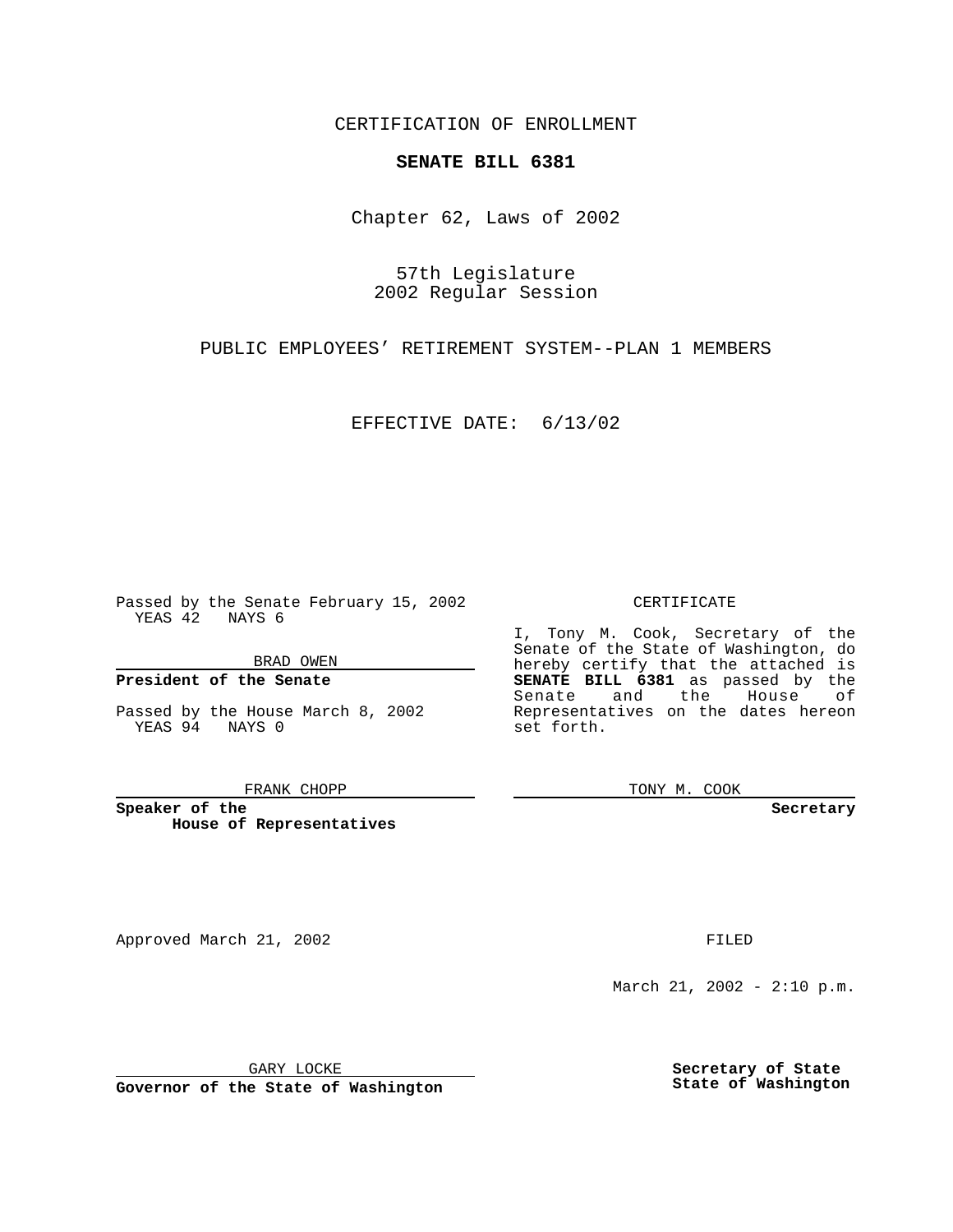# **SENATE BILL 6381** \_\_\_\_\_\_\_\_\_\_\_\_\_\_\_\_\_\_\_\_\_\_\_\_\_\_\_\_\_\_\_\_\_\_\_\_\_\_\_\_\_\_\_\_\_\_\_

\_\_\_\_\_\_\_\_\_\_\_\_\_\_\_\_\_\_\_\_\_\_\_\_\_\_\_\_\_\_\_\_\_\_\_\_\_\_\_\_\_\_\_\_\_\_\_

Passed Legislature - 2002 Regular Session

### **State of Washington 57th Legislature 2002 Regular Session**

**By** Senators Fraser, Winsley, Spanel, Regala and Jacobsen; by request of Joint Committee on Pension Policy

Read first time 01/16/2002. Referred to Committee on Ways & Means.

 AN ACT Relating to public employees' retirement system plan 1 members who separate from service without withdrawing their contributions from the retirement system; and amending RCW 41.40.150.

BE IT ENACTED BY THE LEGISLATURE OF THE STATE OF WASHINGTON:

 **Sec. 1.** RCW 41.40.150 and 1997 c 254 s 12 are each amended to read as follows:

 Should any member die, or should the individual separate or be separated from service without leave of absence before attaining age sixty years, or should the individual become a beneficiary, except a beneficiary of an optional retirement allowance as provided by RCW 41.40.188, the individual shall thereupon cease to be a member except; (1) As provided in RCW 41.40.170.

 (2) An employee not previously retired who reenters service shall upon completion of six months of continuous service and upon the restoration, in one lump sum or in annual installments, of all withdrawn contributions: (a) With interest as computed by the director, which restoration must be completed within a total period of five years of membership service following the member's first resumption of employment or (b) paying the amount required under RCW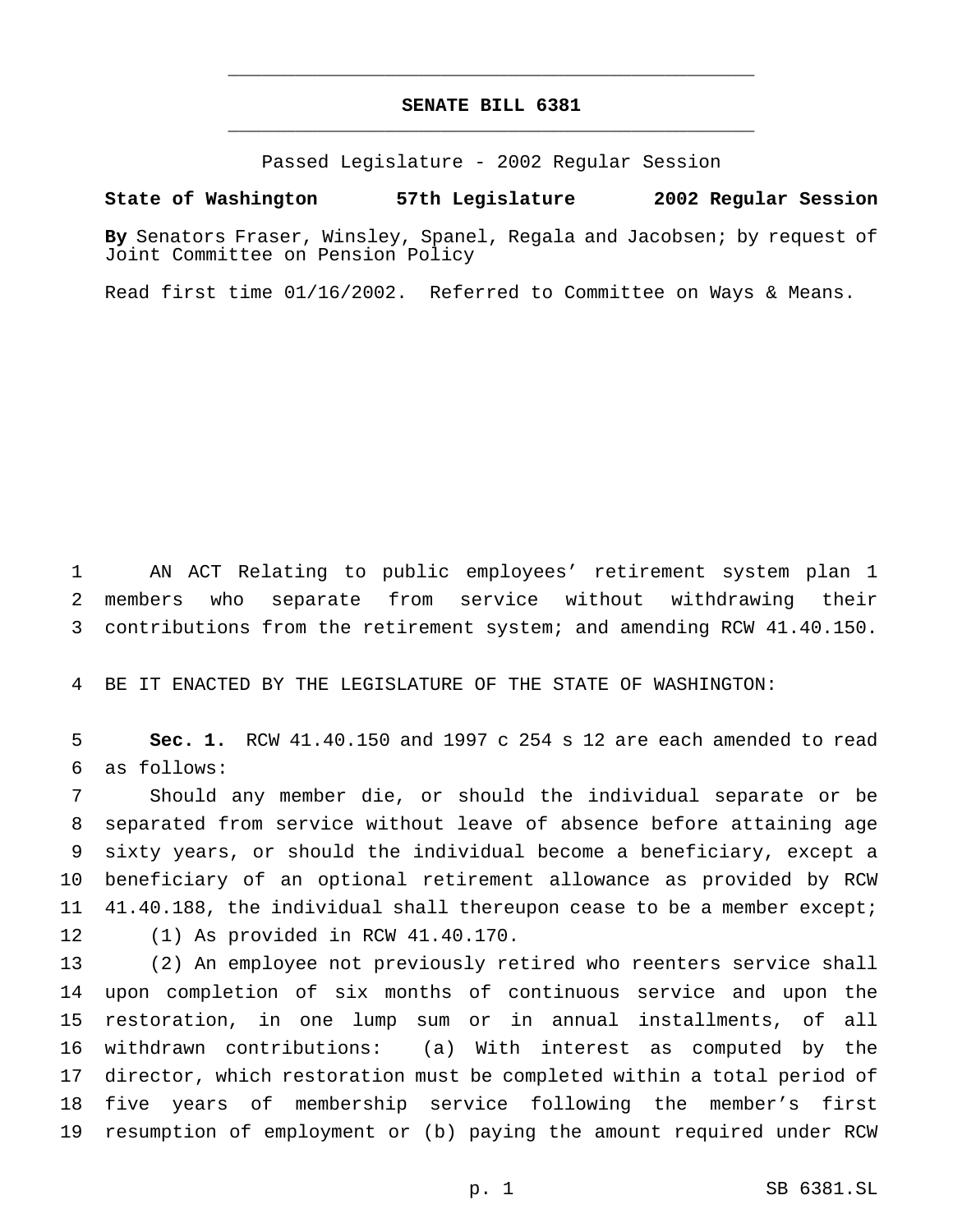41.50.165(2), be returned to the status, either as an original member or new member which the member held at time of separation.

 (3)(a) Except as provided in (b) of this subsection, a member who separates or has separated after having completed at least five years of service shall remain a member during the period of absence from service for the exclusive purpose of receiving a retirement allowance to begin at attainment of age sixty-five, however, such a member may on written notice to the director elect to receive a reduced retirement allowance on or after age sixty which allowance shall be the actuarial equivalent of the sum necessary to pay regular retirement benefits as of age sixty-five: PROVIDED, That if such member should withdraw all or part of the member's accumulated contributions except those additional contributions made pursuant to RCW 41.40.330(2), the individual shall thereupon cease to be a member and this section shall not apply.

16 (b) A member who:

17 (i) Separates from service under this subsection on or after January 1, 2002; and

19 (ii) Attains the age of fifty with at least twenty years of service prior to separation; and

21 (iii) Is not retired as of the effective date of this act shall 22 remain a member during the period of absence from service for the exclusive purpose of receiving a retirement allowance to begin at 24 attainment of age sixty.

25 If such a member should withdraw all or part of the member's accumulated contributions except those additional contributions made pursuant to RCW 41.40.330(2), the individual shall thereupon cease to be a member and this section shall not apply.

 (4) The recipient of a retirement allowance elected to office or appointed to office directly by the governor, and who shall apply for and be accepted in membership as provided in RCW 41.40.023(3) shall be considered to have terminated his or her retirement status and shall become a member of the retirement system with the status of membership the member held as of the date of retirement. Retirement benefits shall be suspended from the date of return to membership until the date when the member again retires and the member shall make contributions and receive membership credit. Such a member shall have the right to again retire if eligible in accordance with RCW 41.40.180: PROVIDED, That where any such right to retire is exercised to become effective